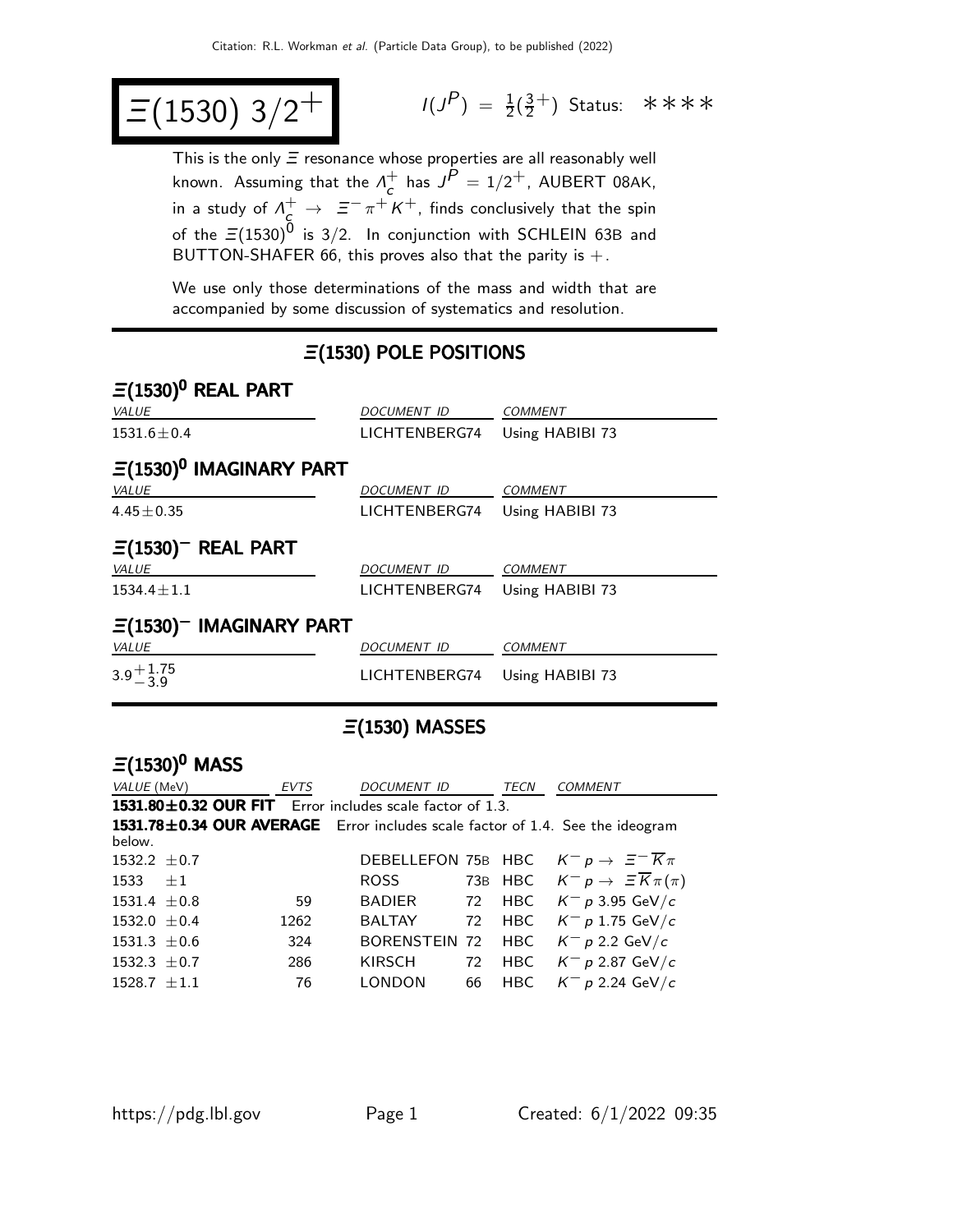• • • We do not use the following data for averages, fits, limits, etc. • • •

| $1532.1 \pm 0.4$ | 1244 | ASTON          |  | 85B LASS $K^- p 11 \text{ GeV}/c$                  |
|------------------|------|----------------|--|----------------------------------------------------|
| 1532.1 $\pm$ 0.6 | 2700 |                |  | <sup>1</sup> BAUBILLIER 81B HBC $K^- p$ 8.25 GeV/c |
| 1530 $\pm 1$     | 450  | BIAGI          |  | 81 SPEC SPS hyperon beam                           |
| $1527 \pm 6$     | 80   | SIXEL          |  | 79 HBC $K^- p 10 \text{ GeV}/c$                    |
| $1535 + 4$       | 100  | SIXEL          |  | 79 HBC $K^- p 16 \text{ GeV}/c$                    |
| 1533.6 $\pm 1.4$ | 97   | <b>BERTHON</b> |  | 74 HBC Quasi-2-body $\sigma$                       |



|  | $L = 12$ THE N $\mu$ 1.15 GeV       |  |  |
|--|-------------------------------------|--|--|
|  | $m_{\Xi(1530)^{-}} - m_{\Xi(1530)}$ |  |  |

| <i>VALUE</i> (MeV)        | DOCUMENT ID | TECN | <i>COMMENT</i>                    |
|---------------------------|-------------|------|-----------------------------------|
| $3.2 \pm 0.6$ OUR FIT     |             |      |                                   |
| $2.9 \pm 0.9$ OUR AVERAGE |             |      |                                   |
| $2.7 \pm 1.0$             | BALTAY      |      | 72 HBC $K^- p 1.75 \text{ GeV}/c$ |
| https://pdg.lbl.gov       | Page 2      |      | Created: $6/1/2022$ 09:35         |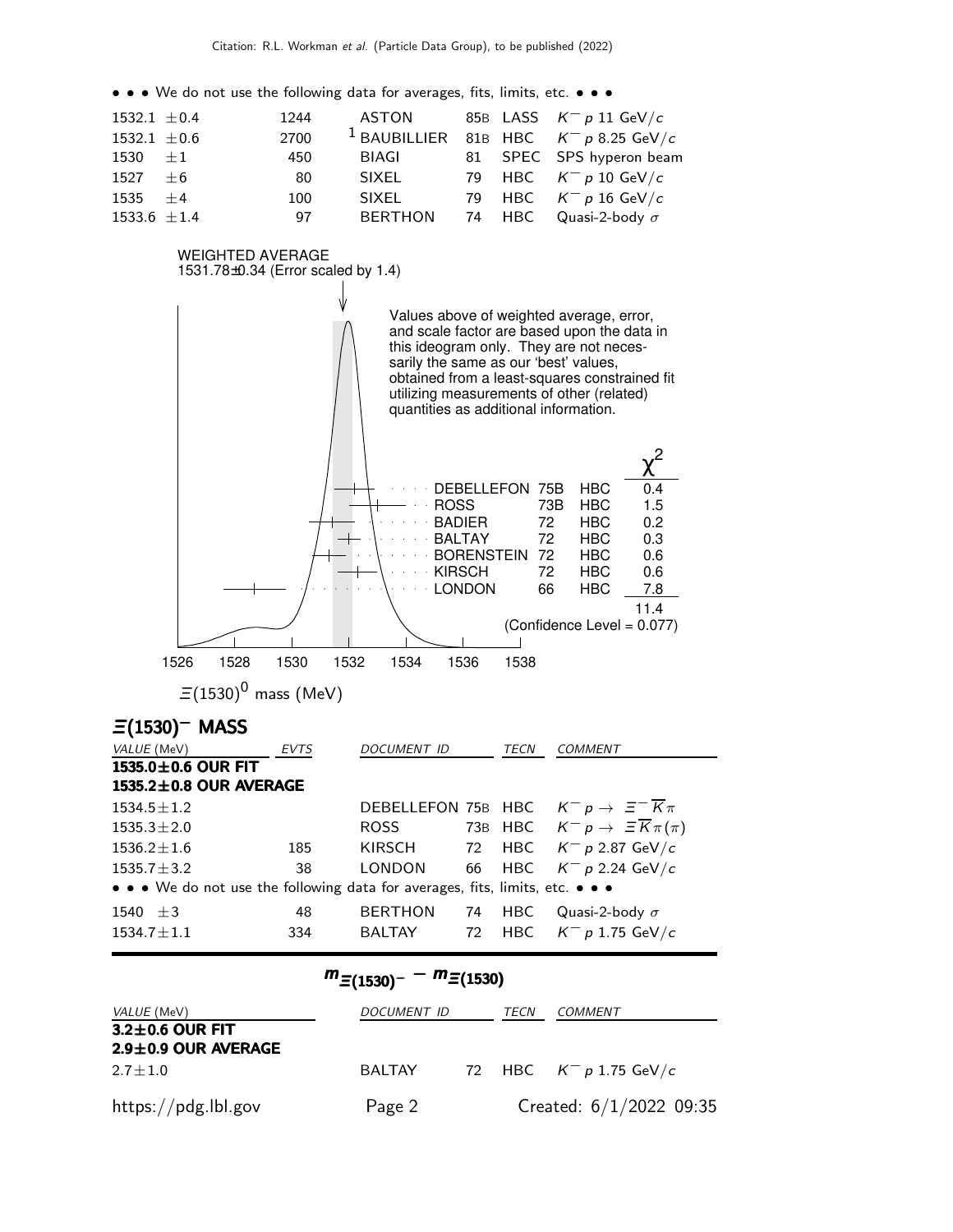| $2.0 \pm 3.2$                                                                                                         | MERRILL             |  | 66 HBC $K^- p 1.7-2.7$ GeV/c                  |
|-----------------------------------------------------------------------------------------------------------------------|---------------------|--|-----------------------------------------------|
| $5.7 \pm 3.0$                                                                                                         |                     |  | PJERROU 65B HBC $K^- p 1.8-1.95$ GeV/c        |
| $\bullet \bullet \bullet$ We do not use the following data for averages, fits, limits, etc. $\bullet \bullet \bullet$ |                     |  |                                               |
| $3.9 \pm 1.8$                                                                                                         |                     |  | <sup>2</sup> KIRSCH 72 HBC $K^- p$ 2.87 GeV/c |
| $7 + 4$                                                                                                               | <sup>2</sup> LONDON |  | 66 HBC $K^- p 2.24 \text{ GeV}/c$             |

#### $\Xi(1530)$  WIDTHS

### $\Xi(1530)^{0}$  WIDTH VALUE (MeV) **EVTS** DOCUMENT ID TECN COMMENT  $9.1 \pm 0.5$  OUR AVERAGE 9.5 $\pm$ 1.2 DEBELLEFON 75B HBC  $K^- p \rightarrow \Xi^- \overline{K} \pi$ 9.1 $\pm$ 2.4 ROSS 73B HBC  $K^- p \to \Xi \overline{K} \pi(\pi)$ 11  $\pm 2$  BADIER 72 HBC  $K^- p$  3.95 GeV/c 9.0 $\pm$ 0.7 BALTAY 72 HBC K<sup>-</sup> p 1.75 GeV/c  $8.4 \pm 1.4$  BORENSTEIN 72 HBC  $\Xi^- \pi^+$ 11.0 $\pm$ 1.8 KIRSCH 72 HBC  $\bar{z}^- \pi^+$ <sup>7</sup> <sup>±</sup>7 BERGE 66 HBC <sup>K</sup><sup>−</sup> <sup>p</sup> 1.5–1.7 GeV/<sup>c</sup>  $8.5\pm3.5$  LONDON 66 HBC  $K^- p 2.24 \text{ GeV}/c$ 7  $±2$  SCHLEIN 63B HBC  $K^- p$  1.8, 1.95 GeV/c • • • We do not use the following data for averages, fits, limits, etc. • • • 12.8±1.0 2700 <sup>1</sup> BAUBILLIER 81B HBC  $K^- p$  8.25 GeV/c 19  $\pm$ 6 80 <sup>3</sup> SIXEL 79 HBC K<sup>-</sup> p 10 GeV/c 14  $\pm$ 5 100 <sup>3</sup> SIXEL 79 HBC K<sup>-</sup> p 16 GeV/c  $\Xi(1530)$ <sup>-</sup> WIDTH VALUE (MeV) DOCUMENT ID TECN COMMENT 9.9 $^{\displaystyle +1.7}_{\displaystyle -1.9}$  OUR AVERAGE 9.6 $\pm$ 2.8 DEBELLEFON 75B HBC  $K^- p \rightarrow \Xi^- \overline{K} \pi$ 8.3 $\pm$ 3.6 ROSS 73B HBC  $K^- p \to \Xi \overline{K} \pi(\pi)$  $7.8 + 3.5$ <br>7.8 BALTAY 72 HBC  $K^- p$  1.75 GeV/c  $16.2 \pm 4.6$  KIRSCH 72 HBC  $\Xi^-\pi$  $\equiv$  $-\pi^0$ ,  $\equiv$ <sup>0</sup> $\pi^-$

#### Ξ(1530) DECAY MODES

|              | Mode            | Fraction $(\Gamma_i/\Gamma)$ | Confidence level |
|--------------|-----------------|------------------------------|------------------|
| $\Gamma_1$   | $\Xi \pi$       | $100 \%$                     |                  |
| $\Gamma_{2}$ | $\equiv \gamma$ | $<$ 3.7 $\%$                 | $90\%$           |

### Ξ(1530) BRANCHING RATIOS

| $\Gamma(\Xi\gamma)/\Gamma_{\rm total}$                                        |        |             |      | $\Gamma_2/\Gamma$                                                     |
|-------------------------------------------------------------------------------|--------|-------------|------|-----------------------------------------------------------------------|
| <i>VALUE</i>                                                                  | $CL\%$ | DOCUMENT ID | TECN | <i>COMMENT</i>                                                        |
| < 0.037                                                                       | 90     |             |      | ABLIKIM 20 BES3 $J/\psi \rightarrow \Xi(1530)^{-} \overline{\Xi}^{+}$ |
| • • • We do not use the following data for averages, fits, limits, etc. • • • |        |             |      |                                                                       |
| ${<}0.04$                                                                     | 90     |             |      | KALBFLEISCH 75 HBC $K^- p 2.18 \text{ GeV}/c$                         |

https://pdg.lbl.gov Page 3 Created: 6/1/2022 09:35